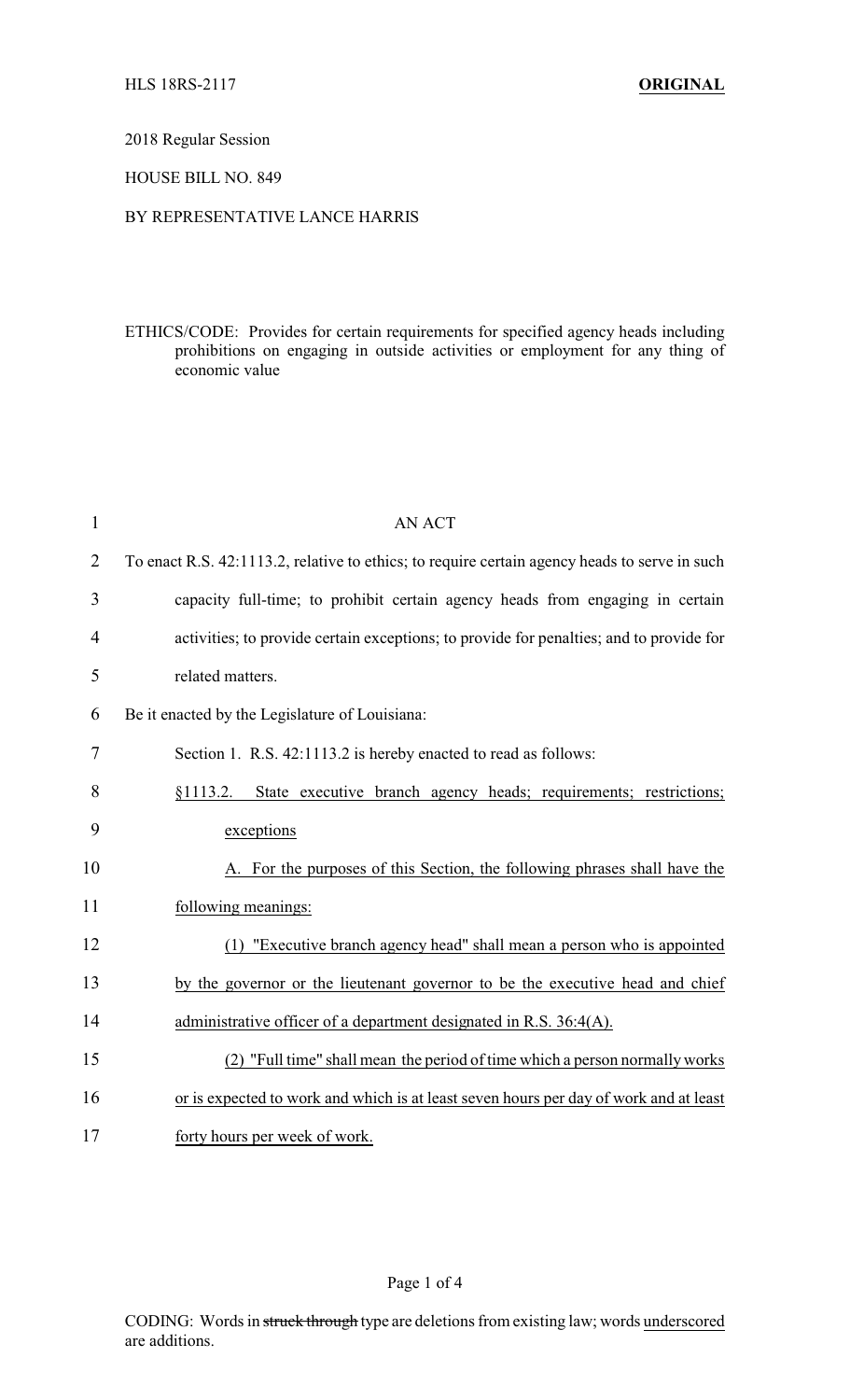| $\mathbf{1}$   | B.(1) Each executive branch agency head shall serve full-time in the position            |
|----------------|------------------------------------------------------------------------------------------|
| $\overline{2}$ | to which he was appointed and except for taking earned leave, shall report to work       |
| 3              | on each day that his agency is open to the public.                                       |
| 4              | No executive branch agency head shall engage in any outside<br>(2)                       |
| 5              | employment or activities if as a result of the outside employment or activities the      |
| 6              | executive branch agency head receives, directly or indirectly, any thing of economic     |
| 7              | value from any person or agency subject to the supervision or jurisdiction of or         |
| 8              | regulation by the executive branch agency head's agency or from any person or            |
| 9              | agency that receives or seeks to receive funding from or through the executive           |
| 10             | branch agency head's agency.                                                             |
| 11             | C. Nothing in this Section shall be construed to prohibit an executive branch            |
| 12             | agency head from providing volunteer services on his own time to a bona fide             |
| 13             | charitable organization which is exempt from federal income tax pursuant to Section      |
| 14             | $501(c)(3)$ of the Internal Revenue Code if the organization is not subject to the       |
| 15             | supervision or jurisdiction of or regulation by the executive branch agency head's       |
| 16             | agency and if the organization does not receive and is not seeking to receive funding    |
| 17             | from or through the executive branch agency head's agency.                               |
| 18             | D.(1) In addition to the penalties for violations of this Chapter, any executive         |
| 19             | branch agency head who violates the provisions of this Section shall be subject to an    |
| 20             | additional fine of up to five thousand dollars per day for each day that such executive  |
| 21             | branch agency head is in violation of this Section.                                      |
| 22             | If an investigation conducted of a violation of this Section reveals that<br>(2)         |
| 23             | an executive branch agency head has violated a provision of this Section to his          |
| 24             | economic advantage, and after an adjudicatory hearing on the matter, the Ethics          |
| 25             | Adjudicatory Board shall order recovery and the payment of penalties. Recovery           |
| 26             | shall include an amount equal to such economic advantage and penalties not to            |
| 27             | exceed one half of the amount of the economic advantage. Further, the Ethics             |
| 28             | Adjudicatory Board shall order the forfeiture of any gifts received in violation of this |
| 29             | Section.                                                                                 |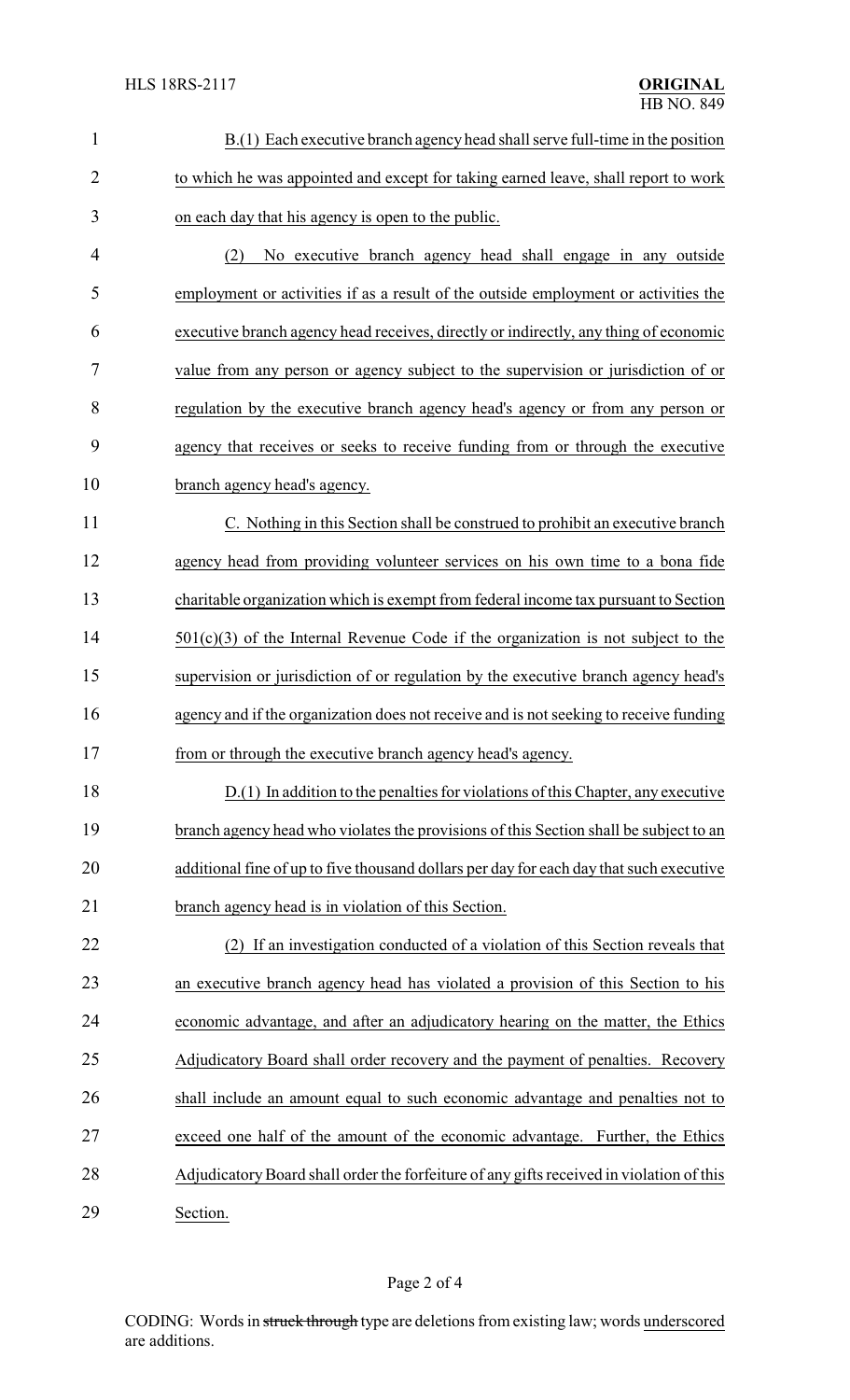- 1 Section 2. This Act shall become effective upon signature by the governor or, if not
- 2 signed by the governor, upon expiration of the time for bills to become law without signature
- 3 by the governor, as provided by Article III, Section 18 of the Constitution of Louisiana. If
- 4 vetoed by the governor and subsequently approved by the legislature, this Act shall become
- 5 effective on the day following such approval.

# DIGEST

The digest printed below was prepared by House Legislative Services. It constitutes no part of the legislative instrument. The keyword, one-liner, abstract, and digest do not constitute part of the law or proof or indicia of legislative intent. [R.S. 1:13(B) and 24:177(E)]

| HB 849 Original | 2018 Regular Session | Lance Harris |
|-----------------|----------------------|--------------|
|                 |                      |              |

**Abstract:** Requires an executive branch agency head to serve in such capacity full-time and prohibits an executive branch agency head from engaging in certain outside employment or activities if he receives any thing of economic value as a result.

Proposed law requires each executive branch agency head to serve full-time in the position to which he was appointed and except for taking earned leave, to report to work on each day that his agency is open to the public. Defines "executive branch agency head" as a person who is appointed by the governor or the lieutenant governor to be the executive head and chief administrative officer of a department designated in present law (R.S. 36:4(A)) and defines "full time" as the period of time which a person normally works or is expected to work and which is at least seven hours per day of work and at least 40 hours per week of work.

Proposed law prohibits an executive branch agency head from engaging in any outside employment or activity if the executive branch agency head receives, directly or indirectly, any thing of economic value from any person or agency subject to the supervision or jurisdiction of or regulation by the executive branch agency head's agency or from any person or agency that receives or seeks to receive funding from or through the executive branch agency head's agency.

Proposed law specifies that proposed law shall not be construed to prohibit an executive branch agency head from providing volunteer services on his own time to a bona fide charitable organization which is exempt from federal income tax pursuant to present law (Section 501(c)(3) of the Internal Revenue Code) if the organization is not subject to the supervision or jurisdiction of or regulation by the executive branch agencyhead's agency and if the organization does not receive and is not seeking to receive funding from or through the executive branch agency head's agency.

Violations of proposed law would be subject to the penalties in present law for violation of the ethics code. For public employees those penalties include removal, suspension, reduction in pay, or demotion and/or a fine of up to \$10,000 per violation.

Proposed law provides that in addition to the penalties for violations of present law (ethics code), an executive branch agency head who violates proposed law shall be subject to an additional fine of up to \$5,000 per day for each day and if an investigation reveals that an executive branch agency head has violated proposed law to his economic advantage, the Ethics Adjudicatory Board shall order recovery and the payment of penalties in an amount equal to such economic advantage and penalties not to exceed one half of the amount of the

### Page 3 of 4